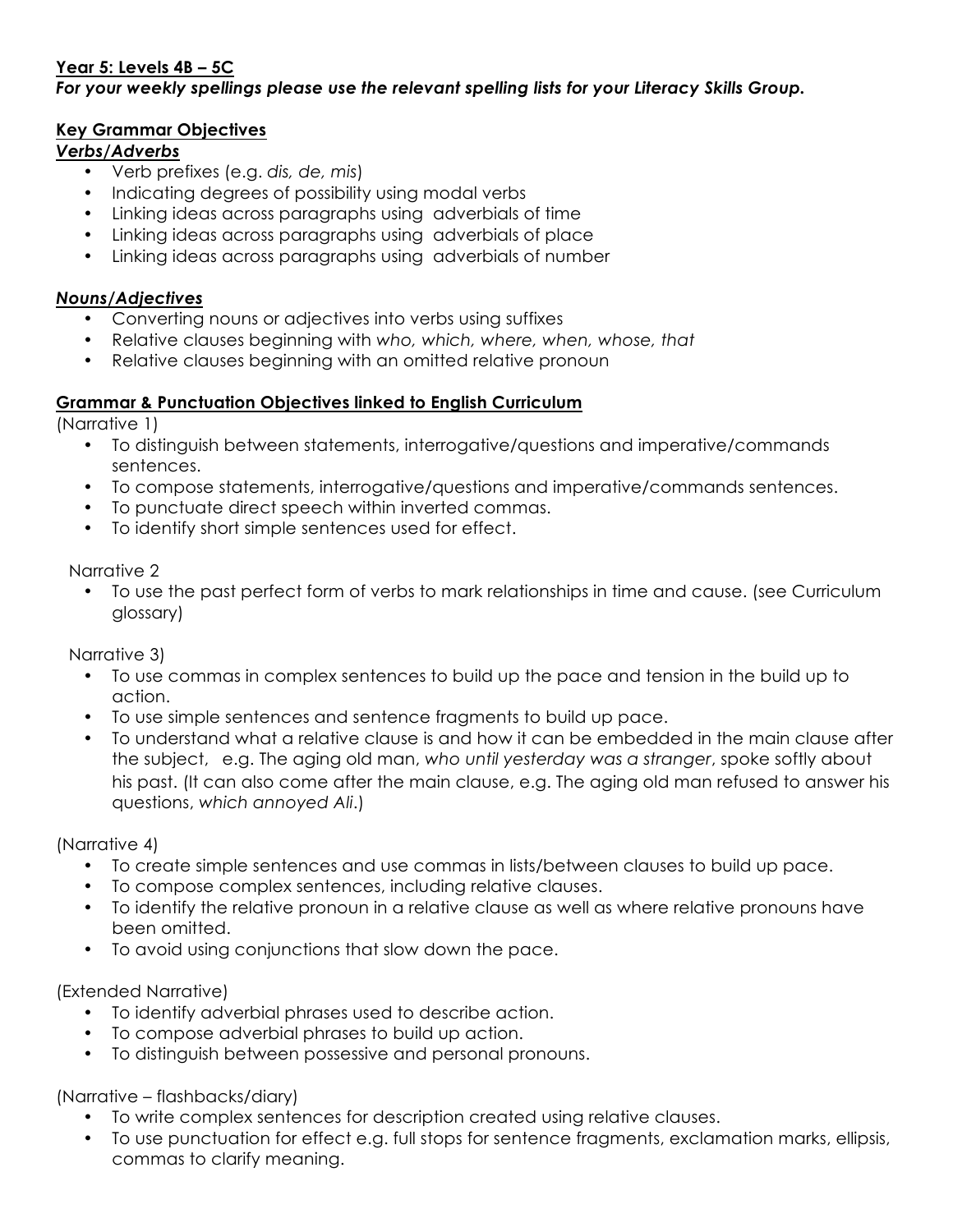- To generate high level vocabulary for description.
- To punctuate speech using inverted commas.
- To use adverbials for time and place to sequence flash backs.

## (Persuasion)

- To collect and sort connectives into 'illustrating' and 'additional'.
- To use illustrating connectives to provide evidence to support persuasive points.
- To use additional connectives to include more descriptions to emphasise or exaggerate.
- To use short sentences for emphasis.
- To use commas to separate clauses.
- To use exclamation marks and questions marks for effect.

## Report)

- To identify the reasons why brackets or dashes have been used to indicate parenthesis, rather than starting a separate sentence.
- To understand the difference between using brackets, dashes or commas to indicate parenthesis.
- To use brackets, dashes and commas to indicate parenthesis.

## (Poetry)

- To generate expanded noun phrases using adjectives and prepositional phrases.
- To generate complex sentences by building upon a noun phrase. (add adjective, adverb, prepositional phrase, subordinating connective, subordinate clause)
- To use subordinating connectives to create complex sentences.
- To create complex sentences with the subordinate clause at the beginning of the sentence.

# (Discussion)

- To use contrasting connectives to argue a point made or state an alternative point of view.
- To use additional connectives to expand upon points made in the paragraph.
- To use causal connectives to link cause and effect. (*School hours may be lengthened by up to 2 hours a day, consequently this will affect the time allocated for marking work at the end of the day*.)
- To use formal language.

# (Instructions)

- To identify the use of adverbial phrases and commas to separate the phrase from the command statement.
- To use modal verbs in instructional sentences.
- To write additional information in brackets.
- To use conditional openers for additional information.

## (Explanation)

- To be able to construct complex sentences with 'cause' and 'effect' clauses joined by causal connectives.
- To use the passive voice to create a formal tone.
- To illustrate a point using illustrating connectives.
- To use brackets to explain technical/lexical vocabulary.

## (Recount)

- To use create complex sentences using subordinating connectives.
- To write complex sentences by adding a relative clause.
- To use a variety of sentence lengths, including short sentences to emphasise a point/emotion.